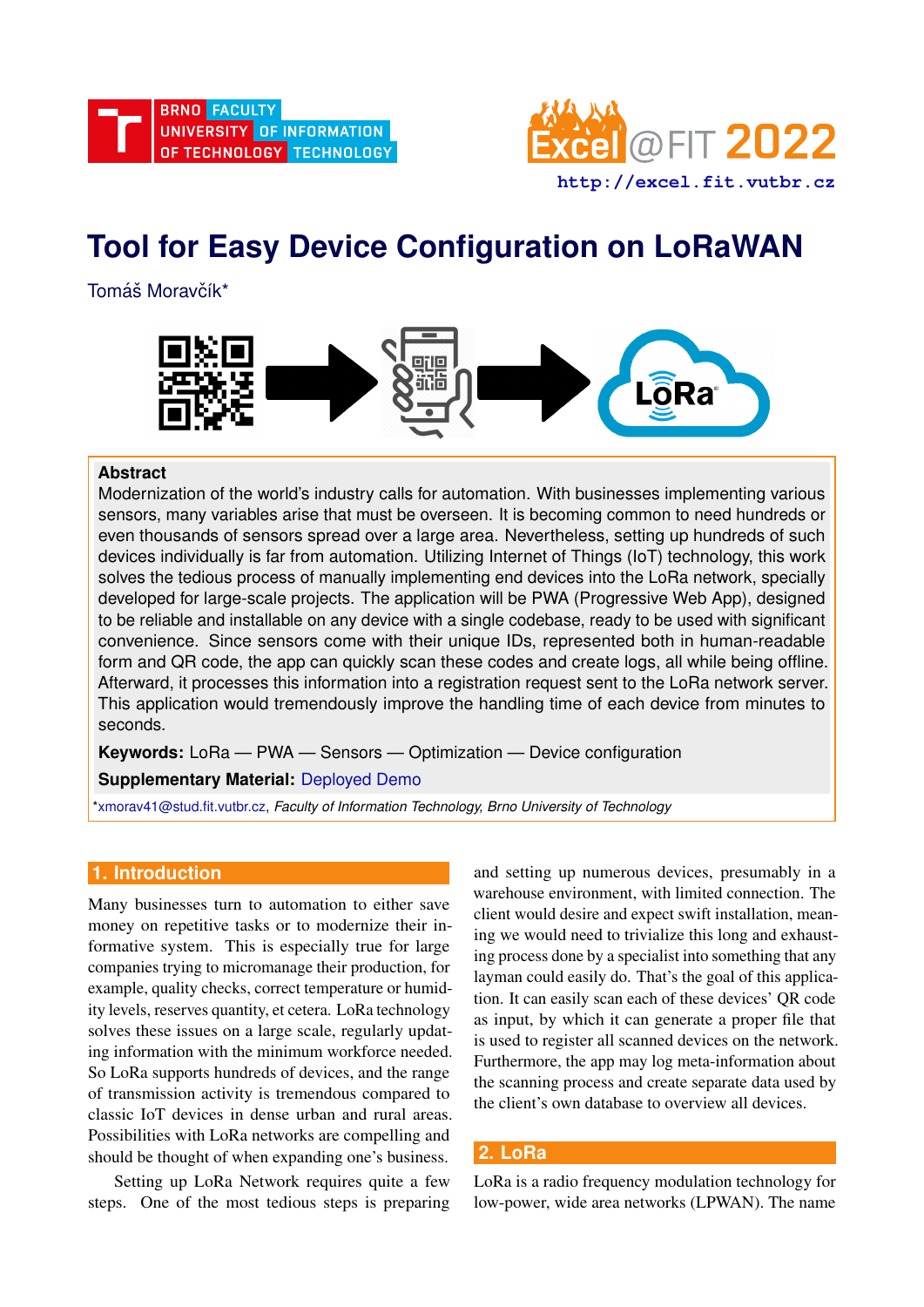

**Figure 1.** LoRaWAN Network Architecture.

refers to long-range data links that are possible in LoRa. Semtech created it to standardize LPWANs. Thanks to LoRa, communications are guaranteed up to five kilometers in urban and fifteen kilometers in rural areas. Another huge factor is the low-power requirement, which allows devices to last up to ten years on a battery. The network deployed in star topology allows applications to collect data from many devices in a large area.

Compared to traditional cellular technology, LoRa trades high data rates for longer battery life, lower cost, and high message capacity. LoRaWAN network capacity can support millions of messages, depending on how many gateways are installed. A single eightchannel gateway will support a few hundred thousand messages over 24 hours[\[1\]](#page-4-0).

#### **2.1 LoRaWAN Device Activation**

To transmit messages to and from the end device, it must be registered with a network. This process is called activation, and there are two possible methods:

- Over-The-Air-Activation (OTAA) Secure and recommended method. The device performs a join procedure with the network and is assigned a dynamic address and derived security keys.
- Activation By Personalization (ABP) The device address and security keys are hard-coded. Devices also cannot switch network providers without manually changing keys in the device.

This tool utilizes the former.

#### **2.2 OTAA in LoRaWAN 1.0.x**

The join procedure between the end device and the Network Server requires two MAC messages:

- Join-request: from end device to the Network Server
- Join-accept: from Network Server to the end device

#### **2.3 Identity Server**

The Identity Server provides the registries that store entities such as applications with their end devices, gateways, users, organizations, OAuth clients, and authentication providers. It also manages access control through memberships and API keys[\[2\]](#page-4-1).

#### **2.4 Join Server**

The Join Server (JS) is responsible for the over-the-air activation (OTAA) process of end devices wanted to be added to the network. The server performs mutual authentication with the end device and notifies the Lo-RaWAN Network server to which Application Server should end-device connect. Join servers are uniquely identified by a 64-bit identifier, AppEUI / JoinEUI. End devices derive session keys based on their identifiers like DevEUI and JoinEUI so that these keys won't be transferred over the air. JS contains this information about each end device in its control:

- DevEUI (End-device serial unique identifier)
- Root Keys:
	- AppKey (Application encryption key)
	- NwkKey (Network encryption key)
- Application Server Identifier
- End Device Service Profile

## **2.5 Application Server**

The Application Server handles the LoRaWAN application layer, including uplink data decryption and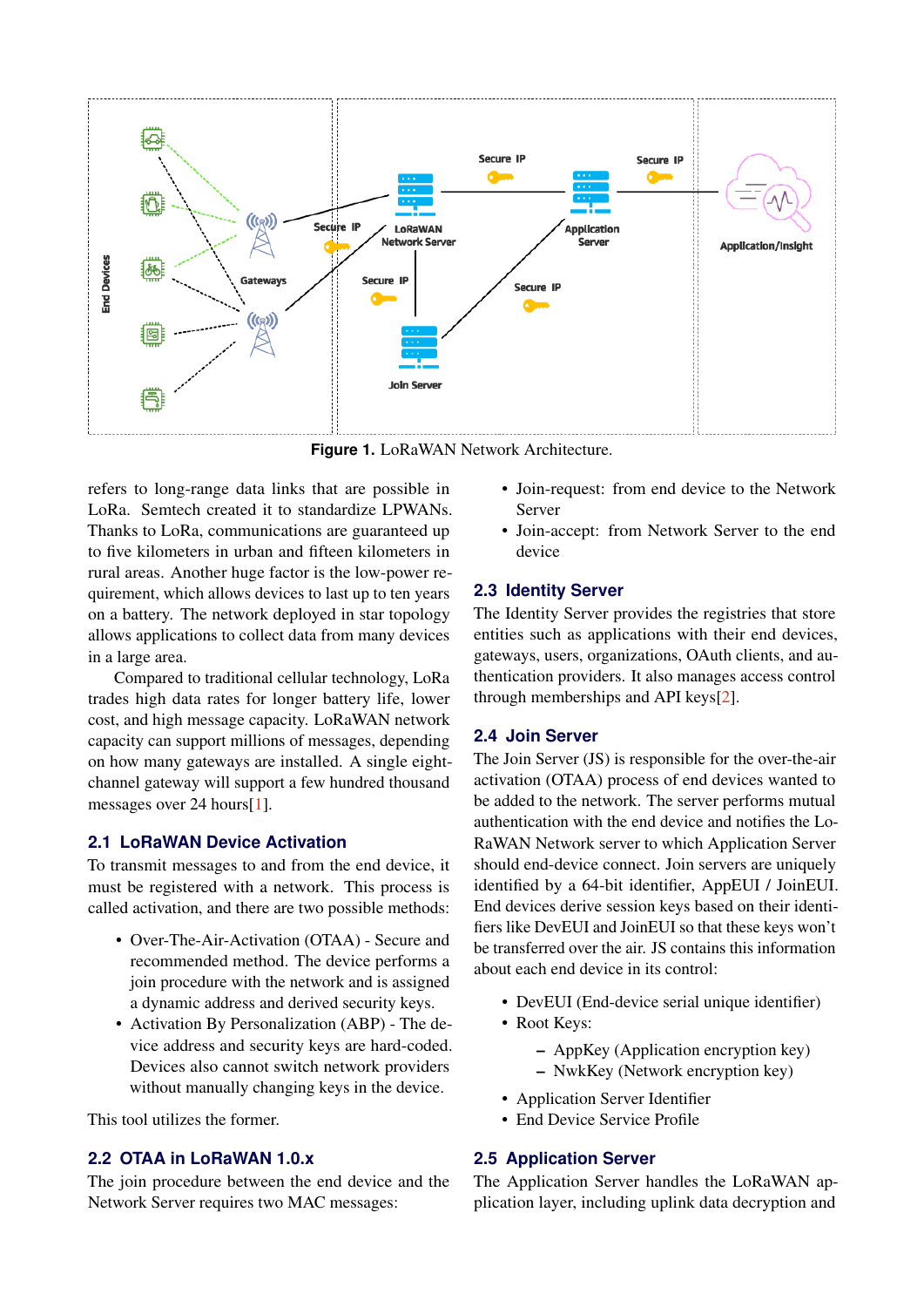decoding, downlink queuing, and downlink data encoding and encryption[\[3\]](#page-4-2). It is responsible for handling, managing, and interpreting data from sensors. This also feeds data to the dashboard UI.

#### **2.6 Network Server**

The Network Server handles the LoRaWAN network layer, including MAC commands, regional parameters, and adaptive data rate[\[4\]](#page-4-3).

## **3. Utilized Technologies**

During the research on how to conduct this work, two main issues were considered. First, the application should be cross-platform. Secondly, finding a way to set up the device in the network with the least effort possible. The concept of Progressive Web Applications solves the first problem, while the second is made possible by finding LoRaWAN Network Server, which supports HTTP methods. Lastly, it was all needed to put together with a meaningful web application framework.

#### **3.1 Progressive Web Applications**

Application's prominent feature is usability between devices regardless of their platform. PWA stands for Progressive Web Apps that are capable, reliable, and installable on any device with a single codebase. PWA are built with modern APIs, which offer the experience of platform-specific apps. Whether the client uses mobile Android, iOS, or desktop browsers, the app will ensure a smooth, responsive, secure experience and offline functionality. Installed PWA run in a standalone window instead of the browser tab. They can be launched from the home screen, and it's possible to search for them and switch them between apps.

The most notable platform with huge results is Twitter, with 80% of mobile users. After switching to PWA in 2017, they saw a 65% increase in pages per session and a 75% increase in sent tweets. By other statistics, Progressive Web Apps register 50% higher user engagement compared to native apps, up to 10 times faster loading speed, three times less development cost, and one third cheaper maintenance. Another very nice benefit is a small size, often under 1 MB. With all these advantages, the bounce rate of PWA is around 43%. [\[5\]](#page-4-4)

The main difference between PWA applications from regular ones is including Manifest file and Service worker.

#### **3.1.1 Manifest**

Manifest is a JSON file that informs the browser about PWA capability and how it should behave when installed. The file usually includes the app name, icons, and starting URL.

#### **3.1.2 Service worker**

Service worker is essentially a JavaScript file that runs separately from the main browser thread, intercepting network requests, caching or retrieving resources from the cache, and delivering push messages. This makes the associated service worker independent of the app. The service worker lets us control how network requests from the page are handled. Creating the service worker consists of three steps:

- Registration
- Installation
- Activation

In the main JavaScript file, registration tells the browser where the service worker is located. Then, the installation can be attempted if a service worker is considered new by the browser. Afterward, the service worker proceeds to the activation stage and updates the page's cache.

## **3.2 The Things Stack Cloud**

The role of the LoRaWAN Network Server is filled by The Things Stack (TTS) Cloud. It is hosted software offered by [The Things Industries,](https://www.thethingsindustries.com/) which specializes in products and services for IoT developers and businesses. TTS provides a way to manage devices, gateways, data, and most importantly, HTTP API. With a free subscription, it was possible to test and evaluate the benefits of TTS Cloud. Furthermore, another reason for choosing this particular provider is familiarity and usage inside the Logimic.

## **3.3 Angular framework**

Angular is a development platform built on TypeScript (a strongly typed programming language that builds on JavaScript). Angular follows component-based architecture for the development of scalable web applications. Components are building blocks of UI that are independent and reusable. It consists of a template, class file, and styling file. Components follow tree structure; for example, the parent scanner component consists of child camera capturing and button components. Upon a change in some components that would be informative to the user, only that component rerenders instead of the whole document. This saves loading time and improves the user's experience.

Modules in Angular are a group of components, directives, pipes, and services that serve common functionality, for example, the HTTP module used to make HTTP calls. Each Angular application must have a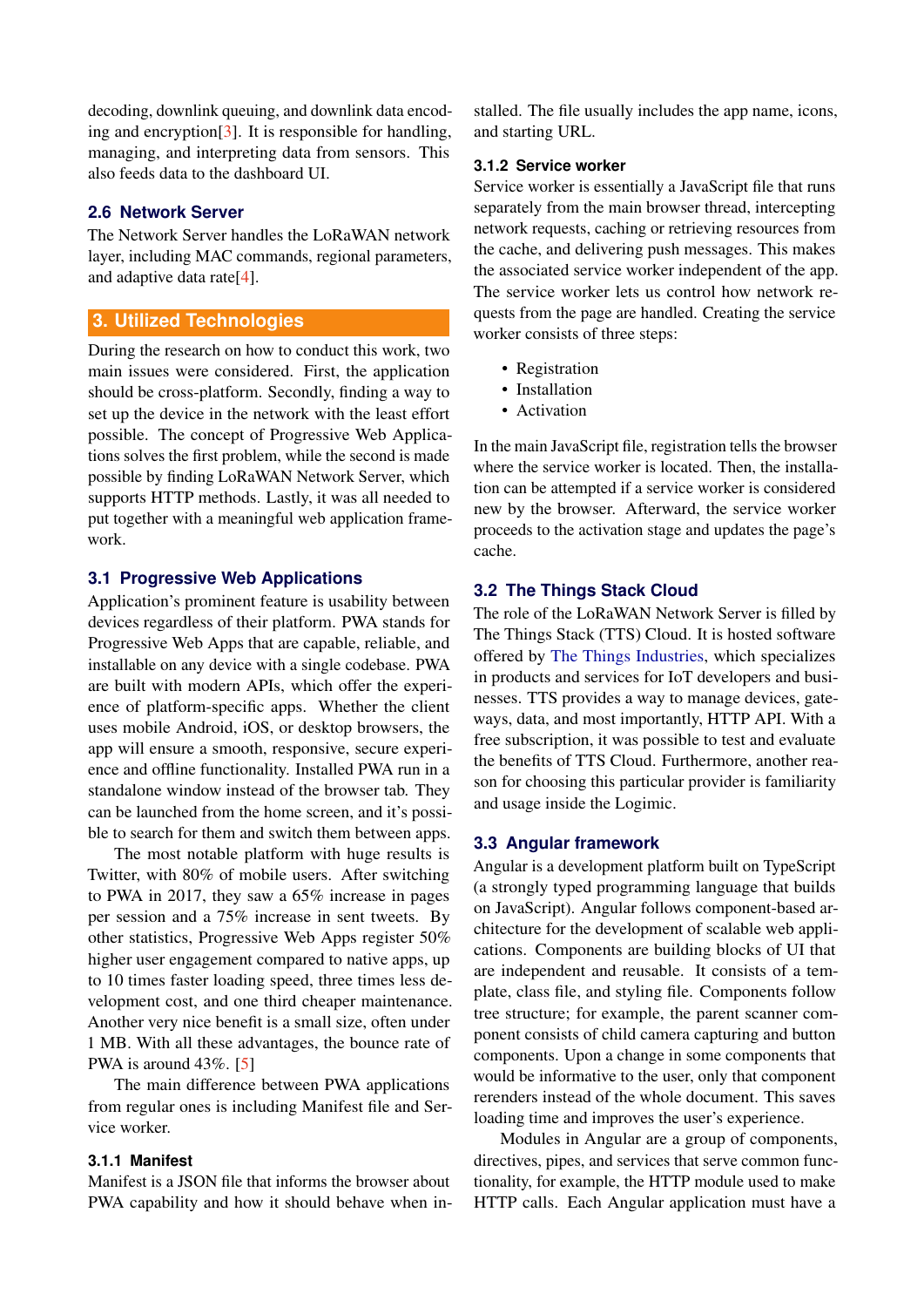root module. The first file that is executed is main.ts. It loads everything and controls the application's startup. app.module.ts file is referred here to list all components that should be known to Angular before analyzing and rendering the index.html file, giving the user a fully prepared page.

#### **4. Requirements**

In order to register the end device in TTS Cloud, the user needs to manually input 16 characters long DevEUI and AppEUI and 32 characters long AppKey, as well as other device settings. This process becomes very time-consuming, considering dozens or hundreds of devices, and is more prone to human error. The tool circumvents this interface and trivializes it into a simple scan and send process.

#### **4.1 Collaboration with [Logimic](https://www.logimic.com/)**

The application, which I have chosen as my bachelor thesis, is developed in cooperation with Logimic. Logimic is a company specializing in providing IoT applications for industries with a focus on wireless devices control, web applications, and software services. With their help, the application is tested on real LoRa devices. The main objective of this tool is to increase efficiency and improve customer service.

#### **5. Design**

Usually, the device comes with a single QR code containing DevEUI. We can easily derive AppEUI from this information. The AppKey is given based on which application will operate the device. Lastly, the tool derives the End device ID, also using the DevEUI.

When working with the tool, the user logs in with the company's credentials and may pick the appropriate device model and cloud application for the device. Now the user will choose to scan the device via camera or manually input information in case the code is obstructed. After successful scanning, to register devices to The Things Stack Cloud, four different servers must be contacted. These are the aforementioned Identity Server, Join Server, Application Server, and Network Server. Each one is given a specific JSON file containing device IDs and configurations. Communication is implemented via an HTTP request to the cloud. In detail, the application sends one POST request to the Identity Server and then, in total, three PUT requests to the rest of the servers. Cloud responds either with a successful device registry or error. With the PWA implementation, the app can be installed on any device and may be used in offline mode to scan devices. When connection to the internet is restored, the user



## **Register end device**

Manually From The LoRaWAN Device Repository

l. s

used

#### Frequency plan  $\circledcirc$  \*

Select...

LoRaWAN version  $\oslash$  \*

Select...

Regional Parameters version  $\circledcirc$  \*

Select...

Show advanced activation, LoRaWAN class and cluster settings

DevEUI 2

 $1/50$ **.......**  $\ddot{\phantom{1}}$  .  $\ddot{\phantom{a}}$  $\sigma$  Generate

#### AppEUI <sup>o</sup>



#### **AppKev ⑦**



#### End device ID  $\odot$ <sup>3</sup>

my-new-device

This value is automatically prefilled using the DevEUI

#### After registration

- lacktriangle View registered end device
- $\bigcirc$  Register another end device of this type

#### **Figure 2.** The Things Stack Cloud's device register interface.

may register those devices to the TTS Cloud. This process replaces the current manual input required to register a device.

#### **6. Conclusion**

The primary purpose of this work is to address the slow and manual process of integrating a large number of